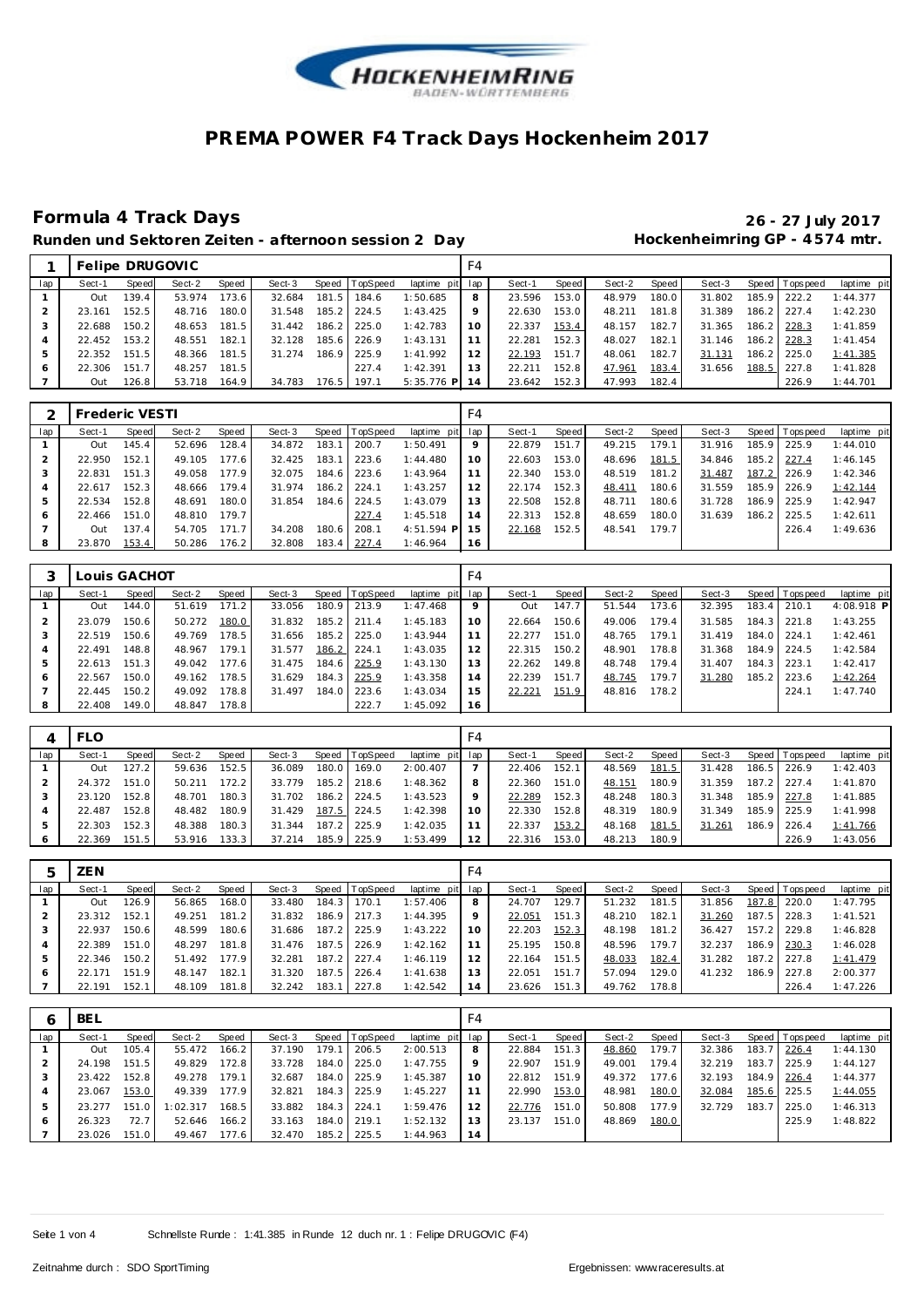

### Runden und Sektoren Zeiten - afternoon session 2 Day **11 beschiff and Hockenheimring GP** - 4574 mtr.

# **Formula 4 Track Days 26 - 27 July 2017**

|     | <b>SOD</b>   |       |        |       |        |       |                |                 | F4 |        |       |              |         |        |             |                 |             |
|-----|--------------|-------|--------|-------|--------|-------|----------------|-----------------|----|--------|-------|--------------|---------|--------|-------------|-----------------|-------------|
| lap | Sect-1       | Speed | Sect-2 | Speed | Sect-3 |       | Speed TopSpeed | laptime pit lap |    | Sect-1 | Speed | Sect-2       | Speed I | Sect-3 |             | Speed Tops peed | laptime pit |
|     | Out          | 129.8 | 52.828 | 172.2 | 34.470 | 177.9 | 206.5          | 1:53.280        |    | 22.488 | 152.1 | 48.353       | 181.8   | 31.465 |             | 185.9 227.4     | 1:42.306    |
|     | 24.147       | 150.2 | 50.949 | 175.9 | 32.444 | 183.4 | 210.9          | 1:47.540        | 8  | 22.411 | 151.7 | 53.175       | 92.9    | 36.431 |             | 185.6 228.8     | 1:52.017    |
|     | 22.913 152.1 |       | 49.183 | 177.6 | 31.741 |       | 185.6 223.6    | 1:43.837        | 9  | 22.457 | 151.0 | 50.823       | 180.0   | 32.250 |             | 185.9 226.9     | 1:45.530    |
|     | 22.883       | 150.6 | 48.590 | 181.5 | 31.751 | 184.0 | 225.0          | 1:43.224        | 10 | 22.451 | 151.3 | 48.348       | 181.5   | 31.456 | 184.9 226.4 |                 | 1:42.255    |
|     | 22.555       | 152.5 | 48.441 | 182.1 | 31.394 | 186.5 | 226.9          | 1:42.390        |    | 22.511 | 152.5 | 48.414       | 181.2   | 31.478 |             | 185.6 227.4     | 1:42.403    |
|     | 22.482       | 152.3 | 49.328 | 157.4 | 32.952 |       | 185.9 226.4    | 1:44.762        | 12 | 22.456 | 152.3 | 48.428 181.8 |         |        |             | 227.4           | 1:44.896    |

| O   |        |       | Marcus ARMSTRONG |       |        |       |                  |                 | F4      |        |         |          |       |        |       |                |              |
|-----|--------|-------|------------------|-------|--------|-------|------------------|-----------------|---------|--------|---------|----------|-------|--------|-------|----------------|--------------|
| lap | Sect-1 | Speed | Sect-2           | Speed | Sect-3 |       | Speed   TopSpeed | laptime pit lap |         | Sect-1 | Speed I | Sect-2   | Speed | Sect-3 |       | Speed Topspeed | laptime pit  |
|     | Out    | 134.8 | 56.822           | 156.3 | 40.266 | 132.0 | 177.0            | 2:00.677        | $\circ$ | Out    | 132.2   | 51.963   | 172.8 | 33.667 | 179.7 | 219.5          | $5:31.569$ P |
|     | 29.750 | 124.9 | 56.411           | 161.0 | 33.603 | 180.3 | 175.6            | 1:59.764        | 10      | 23.621 | 150.0   | 52.923   | 176.8 | 31.967 | 185.6 | 205.3          | 1:48.511     |
|     | 23.062 | 149.6 | 53.440           | 115.6 | 32.922 | 185.2 | 183.4            | 1:49.424        |         | 22.495 | 150.8   | 48.878   | 180.3 | 31.846 | 184.0 | 224.5          | 1:43.219     |
| 4   | 22.567 | 149.4 | 49.169           | 179.1 | 31.773 | 180.3 | 224.5            | 1:43.509        | 12      | 22.266 | 150.4   | 48.504   | 180.9 | 31.482 | 185.9 | 225.5          | 1:42.252     |
| 5   | 22.568 | 149.0 | 48.710           | 180.0 | 32.592 | 184.0 | 224.5            | 1:43.870        | 13      | 22.408 | 150.6   | 48.540   | 180.6 | 31.575 | 184.0 | 226.4          | 1:42.523     |
|     | 22.517 | 149.6 | 48.887           | 179.7 | 31.565 | 183.7 | 225.9            | 1:42.969        | 14      | 22.160 | 150.8   | 48.443   | 181.2 | 31.362 |       | 184.6 225.9    | 1:41.965     |
|     | 22.350 | 150.6 | 48.620           | 180.0 | 31.517 | 184.9 | 224.5            | 1:42.487        | 15      | 29.706 | 107.4   | 1:05.272 | 146.9 |        |       | 151.7          | 2:19.363     |
|     | 22.442 | 150.2 | 48.918           | 179.1 |        |       | 226.4            | 1:45.790        | 16      |        |         |          |       |        |       |                |              |

|     | Richard WAGNER |       |        |       |        |       |                |             | F4  |        |       |        |       |        |       |                |             |
|-----|----------------|-------|--------|-------|--------|-------|----------------|-------------|-----|--------|-------|--------|-------|--------|-------|----------------|-------------|
| lap | Sect-1         | Speed | Sect-2 | Speed | Sect-3 |       | Speed TopSpeed | laptime pit | lap | Sect-1 | Speed | Sect-2 | Speed | Sect-3 |       | Speed Topspeed | laptime pit |
|     | Out            | 122.6 | 58.088 | 146.9 | 36.041 | 180.0 | 175.9          | 2:01.292    | 8   | 22.794 | 150.2 | 49.780 | 173.4 | 32.967 | 184.9 | 225.5          | 1:45.541    |
|     | 23.909         | 150.4 | 49.794 | 75.6  | 33.263 | 185.9 | 220.4          | 1:46.966    | 9   | 22.738 | 150.4 | 48.579 | 180.3 | 31.775 | 185.2 | 225.5          | 1:43.092    |
|     | 23.016         | 147.7 | 49.047 | 78.8  | 32.062 |       | 185.2 224.1    | 1:44.125    | 10  | 22.616 | 149.0 | 48.737 | 180.0 | 31.982 | 184.0 | 225.5          | 1:43.335    |
|     | 22.713         | 149.6 | 48.910 | 179.4 | 32.133 |       | 185.6 225.5    | 1:43.756    | 11  | 23.550 | 125.1 | 53.494 | 180.9 | 32.180 | 186.5 | 169.3          | 1:49.224    |
| 5   | 22.723         | 151.3 | 48.610 | 179.1 | 31.821 | 185.2 | 225.5          | 1:43.154    | 12  | 22.657 | 151.7 | 49.066 | 178.2 | 32.026 | 187.2 | 227.8          | 1:43.749    |
| O   | 22.461         | 151.3 | 48.712 | 180.3 | 31.804 | 184.3 | 225.5          | 1:42.977    | 13  | 22.624 | 150.8 | 48.573 | 180.9 |        |       | 226.4          | 1:46.205    |
|     | 22.847         | 151.0 | 50.967 | 78.2  | 32.124 | 185.2 | 202.2          | 1:45.938    | 14  |        |       |        |       |        |       |                |             |

| 13  | <b>Fabio SCHERER</b> |       |        |       |        |       |                |                 | F4 |              |       |        |       |        |       |                   |              |
|-----|----------------------|-------|--------|-------|--------|-------|----------------|-----------------|----|--------------|-------|--------|-------|--------|-------|-------------------|--------------|
| lap | Sect-1               | Speed | Sect-2 | Speed | Sect-3 |       | Speed TopSpeed | laptime pit lap |    | Sect-1       | Speed | Sect-2 | Speed | Sect-3 |       | Speed   Tops peed | laptime pit  |
|     | Out                  | 148.4 | 50.826 | 172.2 | 32.815 |       | 184.6 216.0    | 1:46.952        |    | 22.365       | 152.3 | 48.466 | 178.2 |        |       | 227.4             | 1:46.954     |
|     | 22.779               | 151.0 | 48.947 | 180.3 | 31.749 | 185.6 | 225.0          | 1:43.475        | 8  | Out          | 139.7 | 53.315 | 173.6 | 35.366 | 183.7 | 151.9             | $9:00.694$ P |
|     | 22.769               | 151.9 | 48.618 | 180.3 | 32.031 |       | 186.9 226.4    | 1:43.418        | Q  | 23.452 151.5 |       | 52.622 | 171.4 | 32.579 |       | 185.6 222.2       | 1:48.653     |
|     | 22.607               | 152.8 | 48.581 | 179.1 | 31.657 |       | 187.8 227.8    | 1:42.845        | 10 | 22.609       | 153.2 | 48.373 | 180.6 | 32.294 | 186.2 | 227.8             | 1:43.276     |
|     | 22.465               | 151.0 | 48.467 | 178.5 | 31.597 |       | 187.2 225.9    | 1:42.529        | 11 | 22.835       | 153.4 | 48.518 | 180.6 |        |       | 226.4             | 1:57.109     |
|     | 22.360               | 152.1 | 48.369 | 178.5 | 31.404 |       | 187.8 226.9    | 1:42.133        | 12 |              |       |        |       |        |       |                   |              |

|     | Gregoire SAUCY |       |          |       |        |       |                |                 | F4 |        |         |        |       |        |       |                 |             |
|-----|----------------|-------|----------|-------|--------|-------|----------------|-----------------|----|--------|---------|--------|-------|--------|-------|-----------------|-------------|
| lap | Sect-1         | Speed | Sect-2   | Speed | Sect-3 |       | Speed TopSpeed | laptime pit lap |    | Sect-1 | Speed I | Sect-2 | Speed | Sect-3 |       | Speed Tops peed | laptime pit |
|     | Out            | 143.8 | 51.068   | 173.6 | 33.807 | 181.2 | 216.9          | 1:47.173        | 8  | 23.107 | 151.5   | 49.111 | 180.6 | 33.729 | 181.2 | 221.3           | 1:45.947    |
|     | 23.395         | 148.4 | 49.772   | 177.0 | 32.659 | 183.7 | 223.1          | 1:45.826        | 9  | 22.997 | 150.6   | 48.621 | 177.6 | 32.527 | 182.4 | 225.9           | 1:44.145    |
|     | 23.126         | 151.3 | 49.372   | 180.3 | 32.565 | 183.7 | 223.6          | 1:45.063        | 10 | 23.059 | 151.9   | 48.539 | 180.0 | 32.060 | 184.0 | 226.4           | 1:43.658    |
|     | 24.288         | 150.8 | 50.248   | 179.1 | 32.606 | 184.3 | 218.6          | 1:47.142        |    | 22.609 | 151.5   | 49.595 | 152.1 | 33.835 | 184.9 | 225.9           | 1:46.039    |
| 5   | 22.928         | 150.4 | 49.936   | 179.1 |        |       | 217.3          | 1:49.595        | 12 | 22.518 | 152.1   | 48.635 | 178.8 | 31.727 | 184.6 | 226.9           | 1:42.880    |
| 6   | Out            | 112.7 | 1:01.071 | 145.6 | 36.074 | 179.7 | 163.4          | $6:15.393$ P    | 13 | 22.493 | 151.3   | 48.629 | 179.4 | 31.805 | 185.6 | 225.9           | 1:42.927    |
|     | 24.101         | 151.5 | 52.282   | 174.2 | 33.363 | 182.1 | 189.5          | 1:49.746        | 14 | 22.558 | 149.4   | 49.710 | 180.3 |        |       | 226.4           | 1:49.896    |

| 18  | Julian HANSES |                    |        |       |        |       |                |             | F4  |        |       |        |       |        |       |                 |              |
|-----|---------------|--------------------|--------|-------|--------|-------|----------------|-------------|-----|--------|-------|--------|-------|--------|-------|-----------------|--------------|
| lap | Sect-1        | Speed              | Sect-2 | Speed | Sect-3 |       | Speed TopSpeed | laptime pit | lap | Sect-1 | Speed | Sect-2 | Speed | Sect-3 |       | Speed Tops peed | laptime pit  |
|     | Out           | 147.7              | 51.551 | 161.2 | 33.260 | 185.9 | 207.3          | 2:23.422    |     | Out    | 135.7 | 52.303 | 173.4 | 33.124 | 183.1 | 198.2           | $8:30.618$ P |
|     | 22.751        | 152.8              | 48.763 | 180.0 | 31.730 | 185.2 | 224.5          | 1:43.244    | 8   | 23.192 | 150.6 | 49.377 | 180.9 | 31.791 |       | 187.2 220.9     | 1:44.360     |
|     | 22.487        | 153.4              | 48.483 | 180.9 | 31.556 | 186.9 | 224.1          | 1:42.526    | 9   | 22.727 | 151.0 | 49.037 | 180.3 | 31.622 |       | 186.5 226.9     | 1:43.386     |
|     | 22.428        | 153.0              | 49.294 | 174.8 | 31.818 | 186.5 | 225.5          | 1:43.540    | 10  | 22.290 | 154.1 | 48.632 | 181.5 | 31.323 | 187.2 | 227.4           | 1:42.245     |
|     | 22.279        | $\mathsf Q$<br>151 | 48.409 | 181.5 | 31.351 | 187.2 | 225.5          | 1:42.039    |     | 22.118 | 153.6 | 48.339 | 181.8 | 31.222 |       | 187.8 226.9     | 1:41.679     |
|     | 22.285        | 153.6              | 48.382 | 181.5 |        |       | 226.4          | 1:43.495    | 12  | 22.332 | 154.5 | 49.647 | 181.8 |        |       | 225.9           | 1:52.064     |

| 27  | Nicklas NIELSEN |       |              |       |                    |                |                             |                |                |           |              |       |        |                   |                         |
|-----|-----------------|-------|--------------|-------|--------------------|----------------|-----------------------------|----------------|----------------|-----------|--------------|-------|--------|-------------------|-------------------------|
| lap | Sect-1          | Speed | Sect-2       | Speed | Sect-3             | Speed TopSpeed | laptime pit lap             |                | Sect-1         | Speed     | Sect-2       | Speed | Sect-3 | Speed   Tops peed | laptime pit             |
|     | <b>Out</b>      | 149.4 | 52.724 169.3 |       | 33.827             | 179.4 193.9    | 1:50.406                    | 5              | 22.759 152.3   |           | 49.021       | 179.4 | 31.804 | 184.6 223.6       | 1:43.584                |
|     | 23.703 152.3    |       | 52.915 168.8 |       | 33.507 183.7 220.4 |                | 1:50.125                    | 6              | $22.632$ 153.2 |           | 54.101       | 176.8 |        | 223.6             | 1:51.662                |
|     | 23.160 153.2    |       | 50.693 177.3 |       | 32.221 184.0 220.9 |                | 1:46.074                    |                |                | Out 136.9 | 54.229       | 168.0 | 35.373 |                   | 177.6 166.7 16:10.540 P |
|     | 22.896 152.5    |       | 50.873 177.6 |       |                    |                | 33.190 183.4 221.3 1:46.959 | 8 <sup>1</sup> | 23.981 151.7   |           | 49.724 174.8 |       |        | 218.2             | 1:48.701                |

Seite 2 von 4 Schnellste Runde : 1:41.385 in Runde 12 duch nr. 1 : Felipe DRUGOVIC (F4)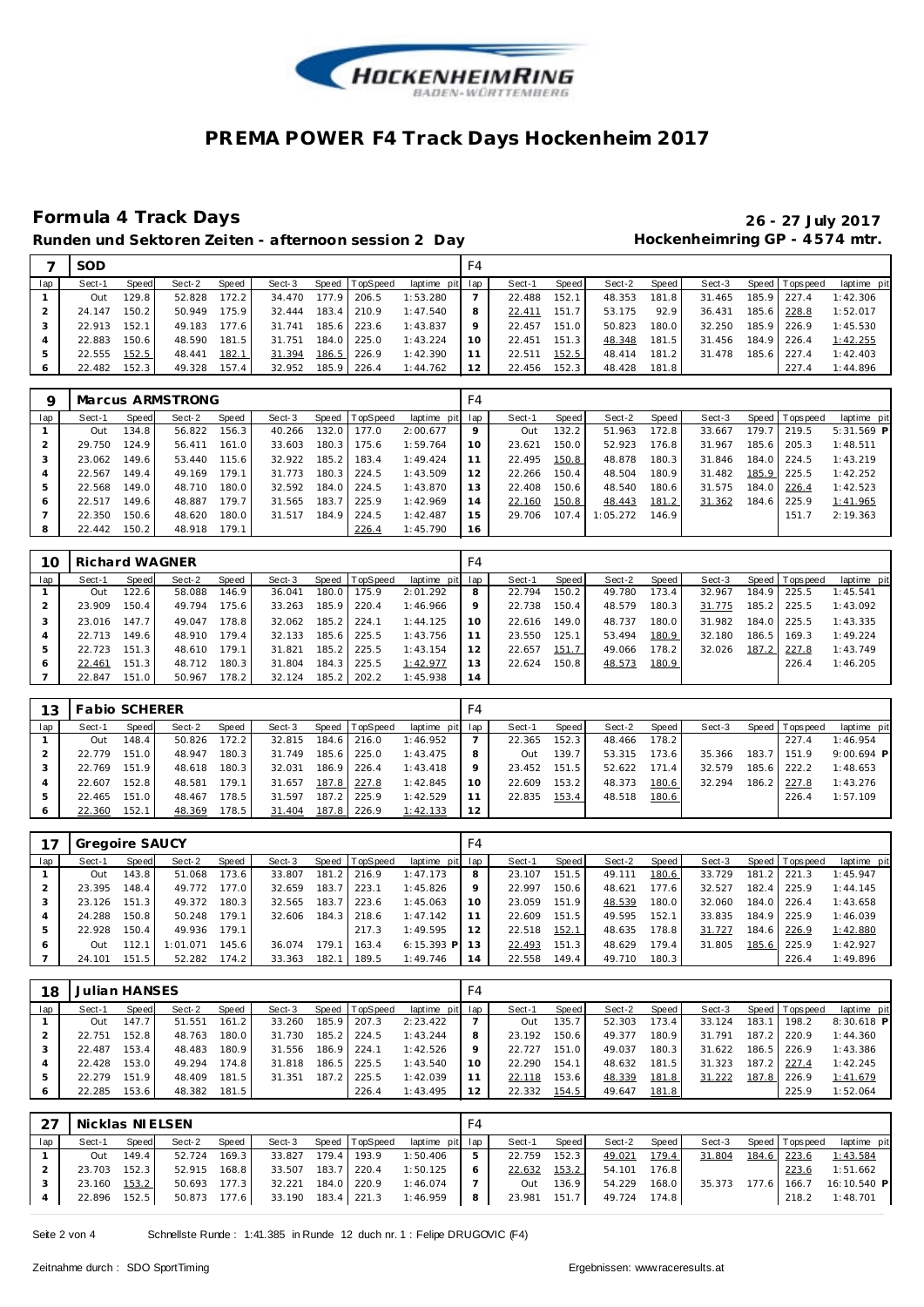

### Runden und Sektoren Zeiten - afternoon session 2 Day **11 beschiff and Hockenheimring GP** - 4574 mtr.

# **Formula 4 Track Days 26 - 27 July 2017**

| 28  |        |       | Kim-Luis SCHRAMM |       |        |       |                |                 | F4 |        |       |        |       |        |       |                 |              |
|-----|--------|-------|------------------|-------|--------|-------|----------------|-----------------|----|--------|-------|--------|-------|--------|-------|-----------------|--------------|
| lap | Sect-1 | Speed | Sect-2           | Speed | Sect-3 |       | Speed TopSpeed | laptime pit lap |    | Sect-1 | Speed | Sect-2 | Speed | Sect-3 |       | Speed Tops peed | laptime pit  |
|     | Out    | 146.9 | 52.542           | 174.2 | 33.532 | 183.7 | 193.9          | 1:49.124        | 8  | 22.461 | 152.5 | 48.527 | 181.5 |        |       | 225.5           | 1:44.102     |
|     | 22.944 | 153.0 | 49.062           | 179.1 | 31.768 | 186.5 | 224.5          | 1:43.774        | 9  | Out    | 146.1 | 53.559 | 175.3 | 33.287 | 182.  | 220.4           | $7:49.991$ P |
|     | 22.564 | 152.1 | 48.603           | 180.9 | 31.681 | 184.6 | 224.1          | 1:42.848        |    | 23.316 | 152.8 | 49.230 | 179.1 | 31.947 | 184.9 | 221.3           | 1:44.493     |
|     | 22.540 | 152.3 | 48.672           | 180.6 | 31.706 | 185.6 | 224.5          | 1:42.918        |    | 22.363 | 152.5 | 48.296 | 181.8 | 31.248 | 185.9 | 225.0           | 1:41.907     |
|     | 22.642 | 152.5 | 48.470           | 180.3 | 31.454 | 186.5 | 225.0          | 1:42.566        | 12 | 22.262 | 153.6 | 48.228 | 181.5 | 31.320 | 186.9 | 225.0           | 1:41.810     |
| 6   | 22.240 | 153.0 | 48.392           | 181.2 | 31.388 | 186.5 | 225.9          | 1:42.020        | 13 | 22.713 | 153.0 | 48.970 | 179.7 |        |       | 225.5           | 1:46.617     |
|     | 22.204 | 153.0 | 48.427           | 181.5 | 31.355 | 185.9 | 226.4          | 1:41.986        | 14 |        |       |        |       |        |       |                 |              |

| 33  | John ABERDEIN |       |        |       |        |               |                |                 | F4 |              |       |          |       |        |             |                   |             |
|-----|---------------|-------|--------|-------|--------|---------------|----------------|-----------------|----|--------------|-------|----------|-------|--------|-------------|-------------------|-------------|
| lap | Sect-1        | Speed | Sect-2 | Speed | Sect-3 |               | Speed TopSpeed | laptime pit lap |    | Sect-1       | Speed | Sect-2   | Speed | Sect-3 |             | Speed   Tops peed | laptime pit |
|     | Out           | 133.3 | 59.170 | 159.5 | 35.512 |               | 167.7 169.0    | 2:00.069        | O  | 22.083       | 152.5 | 48.316   | 181.2 | 31.334 | 186.9 226.4 |                   | 1:41.733    |
|     | 25.085        | 150.8 | 50.756 | 163.1 | 32.854 | $172.5$ 216.4 |                | 1:48.695        |    | 22.158 151.3 |       | 1:17.200 | 94.3  | 37.104 | 186.2       | 77.9              | 2:16.462    |
|     | 23.298        | 153.0 | 49.047 | 166.7 | 31.625 |               | 187.2 225.0    | 1:43.970        | 8  | 22.199       | 151.9 | 48.358   | 181.2 | 31.270 | 186.5       | 1225.5            | 1:41.827    |
|     | 22.299        | 151.9 | 48.250 | 181.2 | 31.214 |               | 186.9 225.9    | 1:41.763        | Q  | 23.792 152.3 |       | 52.081   | 179.4 |        |             | 225.5             | 1:49.701    |
|     | 22.157        | 151.9 | 48.411 | 180.6 | 31.220 |               | 186.2 225.5    | 1:41.788        | 10 |              |       |          |       |        |             |                   |             |

| 4 <sup>1</sup> | Artem PETROV |       |        |       |        |       |                |                 | F4 |        |       |        |       |        |       |                |              |
|----------------|--------------|-------|--------|-------|--------|-------|----------------|-----------------|----|--------|-------|--------|-------|--------|-------|----------------|--------------|
| lap            | Sect-1       | Speed | Sect-2 | Speed | Sect-3 |       | Speed TopSpeed | laptime pit lap |    | Sect-1 | Speed | Sect-2 | Speed | Sect-3 |       | Speed Topspeed | laptime pit  |
|                | Out          | 147.9 | 55.006 | 173.9 | 32.955 | 182.7 | 222.2          | 1:50.086        | 8  | Out    | 133.7 | 52.181 | 167.7 | 33.624 | 181.2 | 216.4          | $5:24.611$ P |
|                | 22.989       | 150.6 | 49.260 | 177.0 | 32.265 | 183.7 | 224.1          | 1:44.514        | 9  | 23.617 | 151.5 | 49.384 | 178.8 | 31.900 | 185.2 | 226.4          | 1:44.901     |
|                | 22.826       | 149.8 | 48.914 | 178.8 | 31.975 |       | 185.6 225.5    | 1:43.715        | 10 | 22.650 | 152.1 | 48.859 | 181.5 | 31.742 | 183.7 | 225.9          | 1:43.251     |
|                | 22.488       | 150.8 | 49.077 | 180.9 | 31.998 |       | 184.9 226.4    | 1:43.563        | 11 | 22.362 | 151.0 | 48.797 | 181.5 | 31.726 | 185.6 | 225.5          | 1:42.885     |
|                | 22.984       | 148.8 | 48.953 | 179.7 | 32.051 |       | 184.9 225.0    | 1:43.988        | 12 | 22.282 | 151.7 | 48.507 | 181.5 | 31.619 | 184.9 | 226.9          | 1:42.408     |
| O              | 22.572       | 150.4 | 48.702 | 180.3 | 31.966 | 180.6 | 225.5          | 1:43.240        | 13 | 23.399 | 153.4 | 49.213 | 177.9 |        |       | 225.9          | 1:45.844     |
|                | 22.633       | 151.5 | 48.837 | 180.3 |        |       | 226.4          | 1:44.202        | 14 |        |       |        |       |        |       |                |              |

| 42  |        |       | Leo HOOGENBOOM |       |        |       |                  |                 | F4 |        |       |        |       |        |         |                |             |
|-----|--------|-------|----------------|-------|--------|-------|------------------|-----------------|----|--------|-------|--------|-------|--------|---------|----------------|-------------|
| lap | Sect-1 | Speed | Sect-2         | Speed | Sect-3 |       | Speed   TopSpeed | laptime pit lap |    | Sect-1 | Speed | Sect-2 | Speed | Sect-3 |         | Speed Topspeed | laptime pit |
|     | Out    | 132.4 | 55.911         | 156.3 | 35.125 | 171.7 | 194.2            | 1:55.288        | 8  | 22.377 | 151.5 | 48.407 | 180.9 | 31.389 | 186.2 l | 226.4          | 1:42.173    |
|     | 23.866 | 150.6 | 49.419         | 179.4 | 31.950 | 185.6 | 224.5            | 1:45.235        | 9  | 22.364 | 151.9 | 48.426 | 180.9 | 31.537 | 184.9   | 227.4          | 1:42.327    |
| 3   | 24.445 | 138.8 | 51.300         | 175.0 | 32.142 | 184.6 | 224.1            | 1:47.887        | 10 | 22.543 | 152.3 | 48.284 | 180.3 | 31.254 |         | 186.9 228.3    | 1:42.081    |
|     | 22.504 | 152.3 | 48.487         | 180.3 | 31.600 | 185.2 | 226.4            | 1:42.591        | 11 | 22.260 | 152.3 | 48.244 | 180.6 | 31.251 |         | 186.5 227.8    | 1:41.755    |
| 5   | 22.542 | 150.6 | 48.456         | 181.5 | 31.455 | 184.6 | 225.9            | 1:42.453        | 12 | 22.135 | 150.8 | 48.384 | 180.6 | 31.417 | 185.9   | 226.9          | 1:41.936    |
| O   | 22.283 | 150.2 | 48.387         | 181.2 | 31.451 | 185.2 | 225.9            | 1:42.121        | 13 | 22.221 | 151.9 | 48.238 | 181.5 | 31.473 | 185.6   | 226.9          | 1:41.932    |
|     | 22.336 | 152.1 | 48.648         | 173.4 | 31.539 | 185.2 | 227.8            | 1:42.523        | 14 | 22.338 | 151.7 | 48.455 | 181.5 |        |         | 227.4          | 1:50.205    |

| 44           | Juri VIPS |       |        |       |        |       |                 |                 | F4 |        |       |        |       |        |       |                |             |
|--------------|-----------|-------|--------|-------|--------|-------|-----------------|-----------------|----|--------|-------|--------|-------|--------|-------|----------------|-------------|
| lap          | Sect-1    | Speed | Sect-2 | Speed | Sect-3 |       | Speed TopSpeed  | laptime pit lap |    | Sect-1 | Speed | Sect-2 | Speed | Sect-3 |       | Speed Topspeed | laptime pit |
|              | Out       | 133.3 | 59.123 | 152.8 | 41.569 | 160.2 | 202.6           | 2:04.798        | 9  | 23.379 | 150.6 | 50.600 | 174.5 |        |       | 228.8          | 1:50.821    |
|              | 28.798    | 147.5 | 53.106 | 165.9 | 36.288 | 180.3 | 215.6           | 1:58.192        | 10 | Out    | 137.2 | 55.759 | 128.1 | 35.922 | 182.4 | 217.7          | 4:59.789 P  |
|              | 24.092    | 150.2 | 50.050 | 173.6 | 34.267 | 184.9 | 225.0           | 1:48.409        | 11 | 23.913 | 151.5 | 49.532 | 180.9 | 32.325 | 185.9 | 226.9          | 1:45.770    |
|              | 22.447    | 149.4 | 49.083 | 175.9 | 31.825 | 186.5 | 225.0           | 1:43.355        | 12 | 22.380 | 152.3 | 48.505 | 181.8 | 31.486 | 187.2 | 226.9          | 1:42.371    |
| 5            | 22.241    | 150.2 | 48.771 | 180.3 | 31.476 |       | $186.2$   225.0 | 1:42.488        | 13 | 22.267 | 151.9 | 48.297 | 182.1 | 31.292 | 187.5 | 225.9          | 1:41.856    |
| <sup>6</sup> | 22.159    | 151.3 | 48.575 | 179.4 | 31.499 | 186.2 | 226.9           | 1:42.233        | 14 | 22.887 | 151.5 | 48.373 | 181.5 | 31.482 | 184.6 | 226.9          | 1:42.742    |
|              | 22.141    | 150.6 | 48.613 | 180.6 | 31.488 | 185.9 | 227.4           | 1:42.242        | 15 | 23.423 | 152.5 | 48.367 | 181.2 |        |       | 226.9          | 1:49.973    |
| 8            |           | 150.4 | 48.369 | 180.9 | 31.424 | 183.1 | 228.3           | 1:41.904        | 16 |        |       |        |       |        |       |                |             |

| 55  |        | van GRIGORYEV      |        |       |        |       |                |                 | F4          |        |       |        |       |        |       |                   |              |
|-----|--------|--------------------|--------|-------|--------|-------|----------------|-----------------|-------------|--------|-------|--------|-------|--------|-------|-------------------|--------------|
| lap | Sect-1 | Speed              | Sect-2 | Speed | Sect-3 |       | Speed TopSpeed | laptime pit lap |             | Sect-1 | Speed | Sect-2 | Speed | Sect-3 |       | Speed   Tops peed | laptime pit  |
|     | Out    | 135.7              | 55.726 | 157.4 | 37.420 |       | 173.6 216.9    | 2:03.311        | 6           | 23.390 | 150.6 | 49.936 | 175.9 | 33.095 | 182.1 | 224.1             | 1:46.421     |
|     | 24.293 | 149.6              | 50.580 | 172.5 | 33.685 | 179.7 | 222.7          | 1:48.558        |             | 23.065 | 151.5 | 49.717 | 175.9 |        |       | 225.5             | 1:51.613     |
|     | 23.525 | 150.6 <sub>1</sub> | 50.928 | 174.8 | 35.067 |       | 182.4 223.6    | 1:49.520        | 8           | Out    | 135.2 | 55.274 | 169.8 | 34.889 | 180.0 | 1220.9            | $5:08.703$ P |
|     | 23.361 | 149.8              | 50.972 | 172.5 | 35.626 | 164.1 | 225.9          | 1:49.959        | $\mathsf Q$ | 25.360 | 147.5 | 50.613 | 174.5 | 33.777 | 183.4 | 223.1             | 1:49.750     |
|     | 23.409 | 147.5              | 51.101 | 177.0 | 33.362 | 179.4 | 226.9          | 1:47.872        | 10          | 23.086 | 152.5 | 49.925 | 175.6 |        |       | 226.4             | 1:52.037     |

| 68  |              |              | Juan Manuel CORREA |       |                    |  |                                       | F4              |              |           |              |                    |                       |                                |
|-----|--------------|--------------|--------------------|-------|--------------------|--|---------------------------------------|-----------------|--------------|-----------|--------------|--------------------|-----------------------|--------------------------------|
| lap | Sect-1       | Speed        | Sect-2             | Speed |                    |  | Sect-3 Speed TopSpeed laptime pit lap |                 | Sect-1       | Speed     | Sect-2 Speed |                    | Sect-3 Speed Topspeed | laptime pit                    |
|     | Out          | 134.7        | 57.117 166.7       |       |                    |  | 35.959 178.2 182.7 1:56.475           | -91             | 22.375 150.0 |           | 48.570 180.3 | 31.713 184.9 226.9 |                       | 1:42.658                       |
|     |              | 24.020 147.5 | 50.795 174.2       |       | 33.241 179.4 218.6 |  | 1:48.056                              | 10 <sup>1</sup> | 22.429 150.8 |           | 48.645 179.1 |                    | 225.0                 | 1:43.859                       |
|     | 23.686 149.4 |              | 51.820 161.4       |       | 32.434 178.2 220.4 |  | 1:47.940                              | 11 <sub>1</sub> |              | Out 146.3 | 51.304 173.4 | 33.015 180.0 220.4 |                       | 4:48.470 P                     |
|     | 22.739 150.2 |              | 48.858 180.0       |       |                    |  | 31.600 184.9 224.1 1:43.197 12        |                 | 22.896 149.6 |           | 49.443 177.0 |                    |                       | 31.828  184.6  220.0  1:44.167 |

Seite 3 von 4 Schnellste Runde : 1:41.385 in Runde 12 duch nr. 1 : Felipe DRUGOVIC (F4)